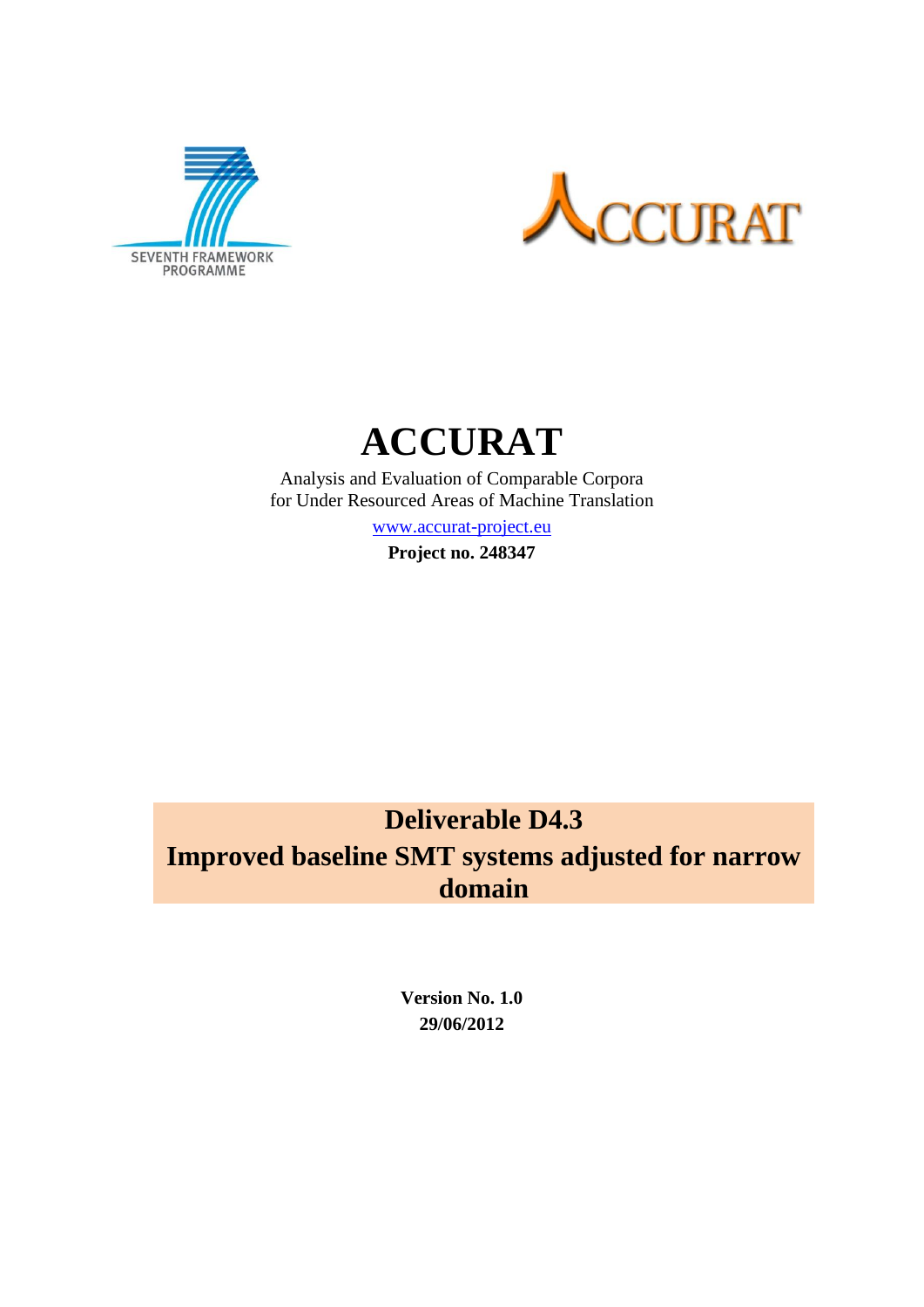



#### **Document Information**

| Deliverable number:                       | D <sub>4.3</sub>                                                                                                  |  |  |  |
|-------------------------------------------|-------------------------------------------------------------------------------------------------------------------|--|--|--|
| Deliverable title:                        | Improved baseline SMT systems adjusted for narrow domain                                                          |  |  |  |
| Due date of deliverable:                  | 31/03/2012 postponed to 30/06/2012                                                                                |  |  |  |
| Actual submission date<br>of deliverable: | 29/06/2012                                                                                                        |  |  |  |
| Main Author(s):                           | Sabine Hunsicker, Yu Chen                                                                                         |  |  |  |
| Participants:                             | Sabine Hunsicker, Yu Chen, Tilde                                                                                  |  |  |  |
| Internal reviewer:                        | Gregor Thurmair                                                                                                   |  |  |  |
| Workpackage:                              | WP4                                                                                                               |  |  |  |
| Workpackage title:                        | Comparable corpora in MT systems                                                                                  |  |  |  |
| Workpackage leader:                       | <b>DFKI</b>                                                                                                       |  |  |  |
| <b>Dissemination Level:</b>               | PU                                                                                                                |  |  |  |
| Version:                                  | V1.0                                                                                                              |  |  |  |
| Keywords:                                 | statistical<br>machine<br>translation,<br>under-<br>language<br>resources.<br>resourced languages, narrow domains |  |  |  |

#### **History of Versions**

| <b>Version   Date</b> |                | <b>Status</b> | <b>Author</b><br>(Partner) | Name of the Contributions | Description/<br><b>Approval Level</b> |
|-----------------------|----------------|---------------|----------------------------|---------------------------|---------------------------------------|
| V <sub>0.1</sub>      | 01/06/20<br>12 | Draft         | <b>DFKI</b>                | Initial version prepared  | Submitted for<br>review               |
| V <sub>0.3</sub>      | 26/06/20<br>12 | Draft         | <b>LT</b>                  | Internal reviw            | Submitted for<br>final changes        |
| V1.0                  | 29/06/20<br>12 | Final         | <b>DFKI</b>                | Final changes             | Submitted to PO                       |

#### **EXECUTIVE SUMMARY**

Appropriate translations often depend on the domain of the texts we wish to translate. Often the available parallel corpora have a different domain than the one we would like to work on. In this deliverable we present our experiments with comparable corpora for narrow domains. Again the ACCURAT toolkit is used to gather comparable corpora and extract parallel data from them. Additionally we also make use of terminology lists which have been collected. Using this data, we extend the baseline SMT systems in order to improve the translation quality for the Renewable Energy domain.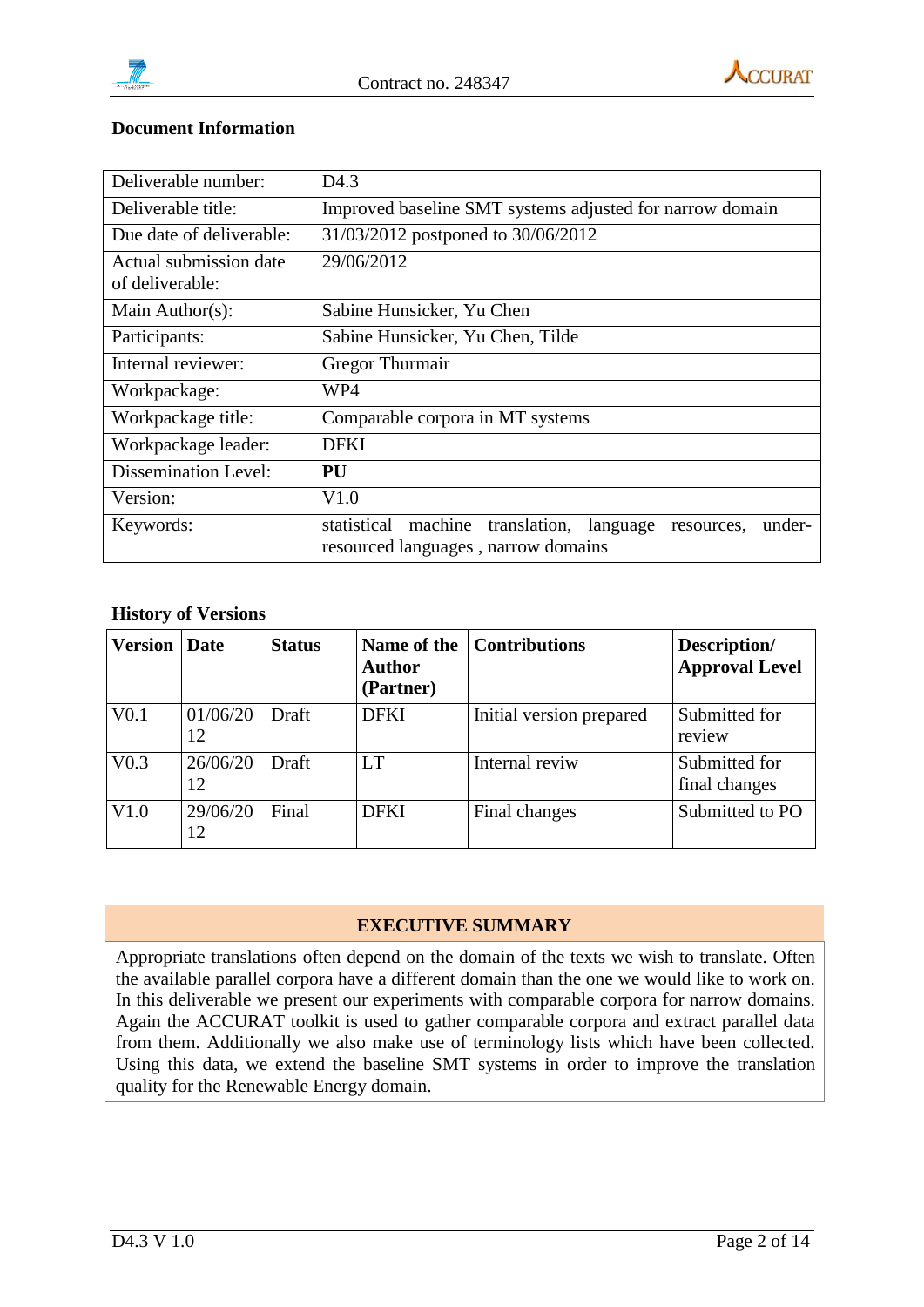



# **Table of Contents**

| 1.1. |  |
|------|--|
| 1.2. |  |
| 1.3. |  |
|      |  |
| 2.1. |  |
| 2.2. |  |
| 2.3. |  |
| 2.4. |  |
|      |  |
| 3.1. |  |
| 3.2. |  |
| 3.3. |  |
|      |  |
|      |  |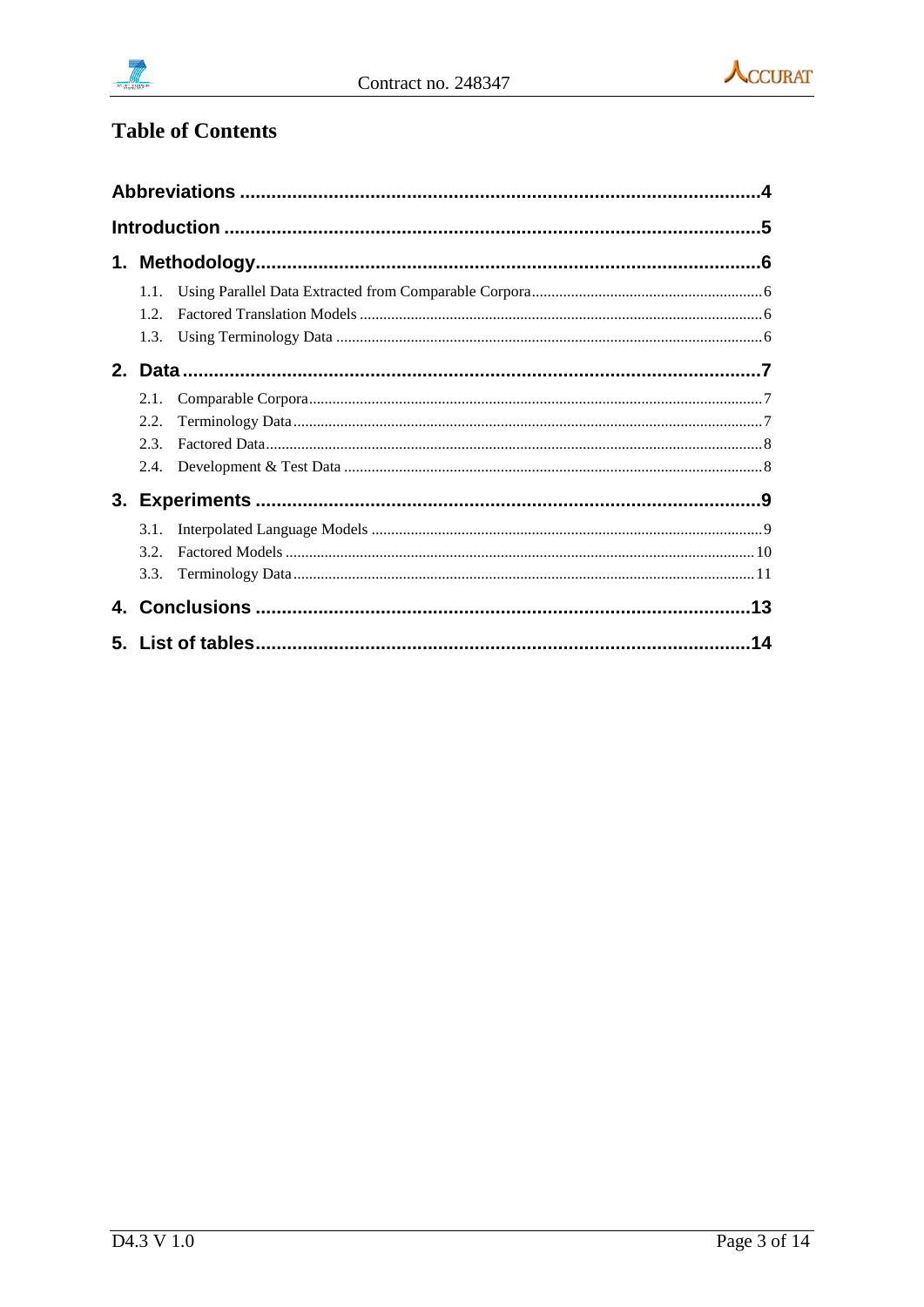

## <span id="page-3-0"></span>**Abbreviations**

**Table 1. Abbreviations.**

| <b>Abbreviation</b> | <b>Term/definition</b>                              |  |  |
|---------------------|-----------------------------------------------------|--|--|
| <b>MT</b>           | <b>Machine Translation</b>                          |  |  |
| <b>SMT</b>          | <b>Statistical Machine Translation</b>              |  |  |
| <b>TM</b>           | <b>Translation Model</b>                            |  |  |
| LM                  | Language Model                                      |  |  |
| <b>BLEU</b>         | <b>Bilingual Evaluation Understudy</b>              |  |  |
| AC                  | Acquis Communautaire                                |  |  |
| EU                  | European Union                                      |  |  |
| TU                  | <b>Translation Unit</b>                             |  |  |
| <b>WMT</b>          | <b>Workshop for Statistical Machine Translation</b> |  |  |
| <b>MERT</b>         | Minimal Error Rate Training                         |  |  |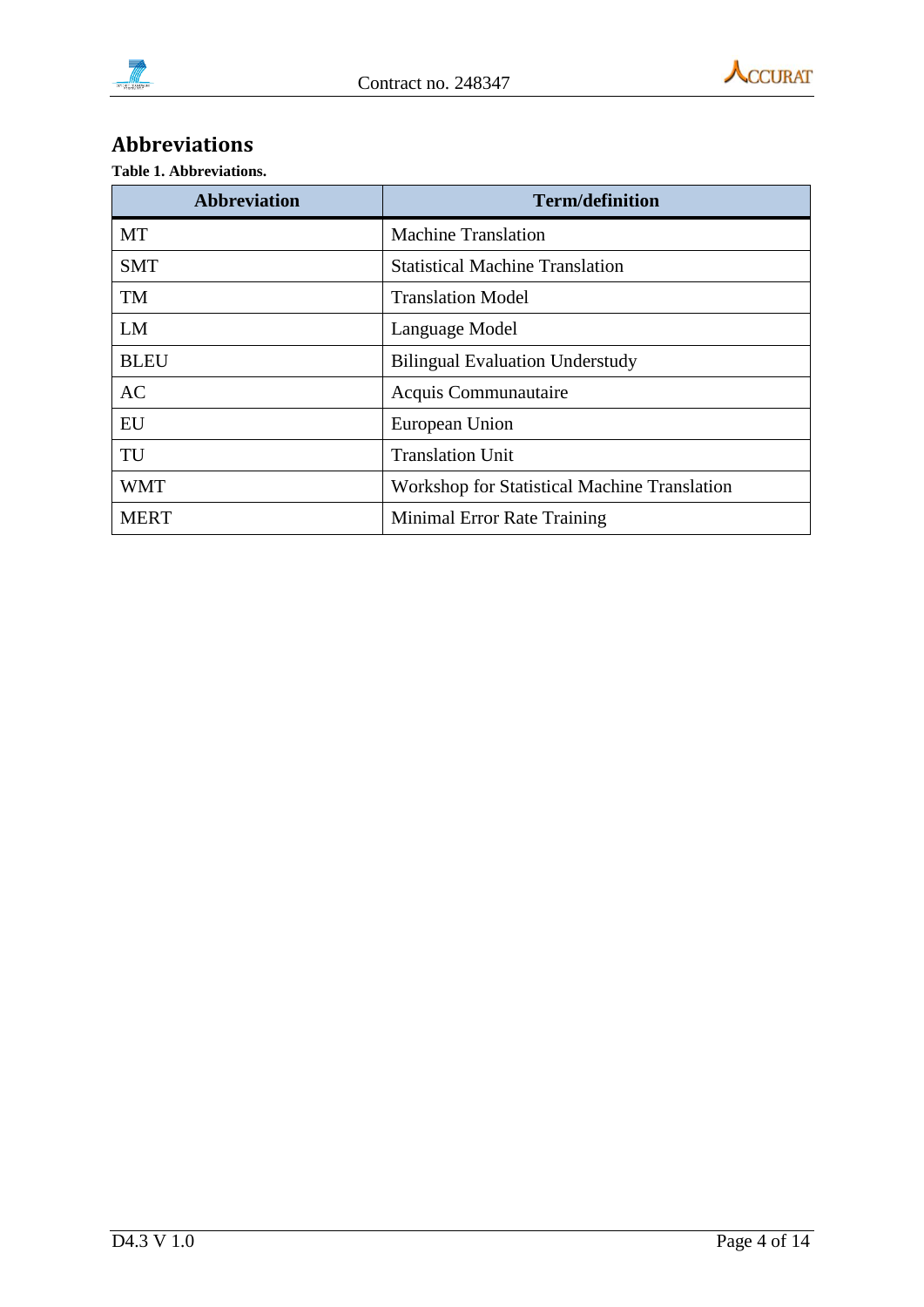



# <span id="page-4-0"></span>**Introduction**

When translating in a narrow domain, it is particularly important to have in-domain parallel data, as, for example, lexical choices differ between different domains. Often we do not have enough in-domain data and only have access to general domain or out-of-domain data. In these cases we can try compensating by extracting data from in-domain comparable corpora or using additional in-domain terminology. In this deliverable we report on our experiments in the *renewable energy* domain. We tested different setups to make use of the additional data extracted from in-domain comparable corpora and also pre-processing the text to be translated by adding translations from a bilingual terminology list.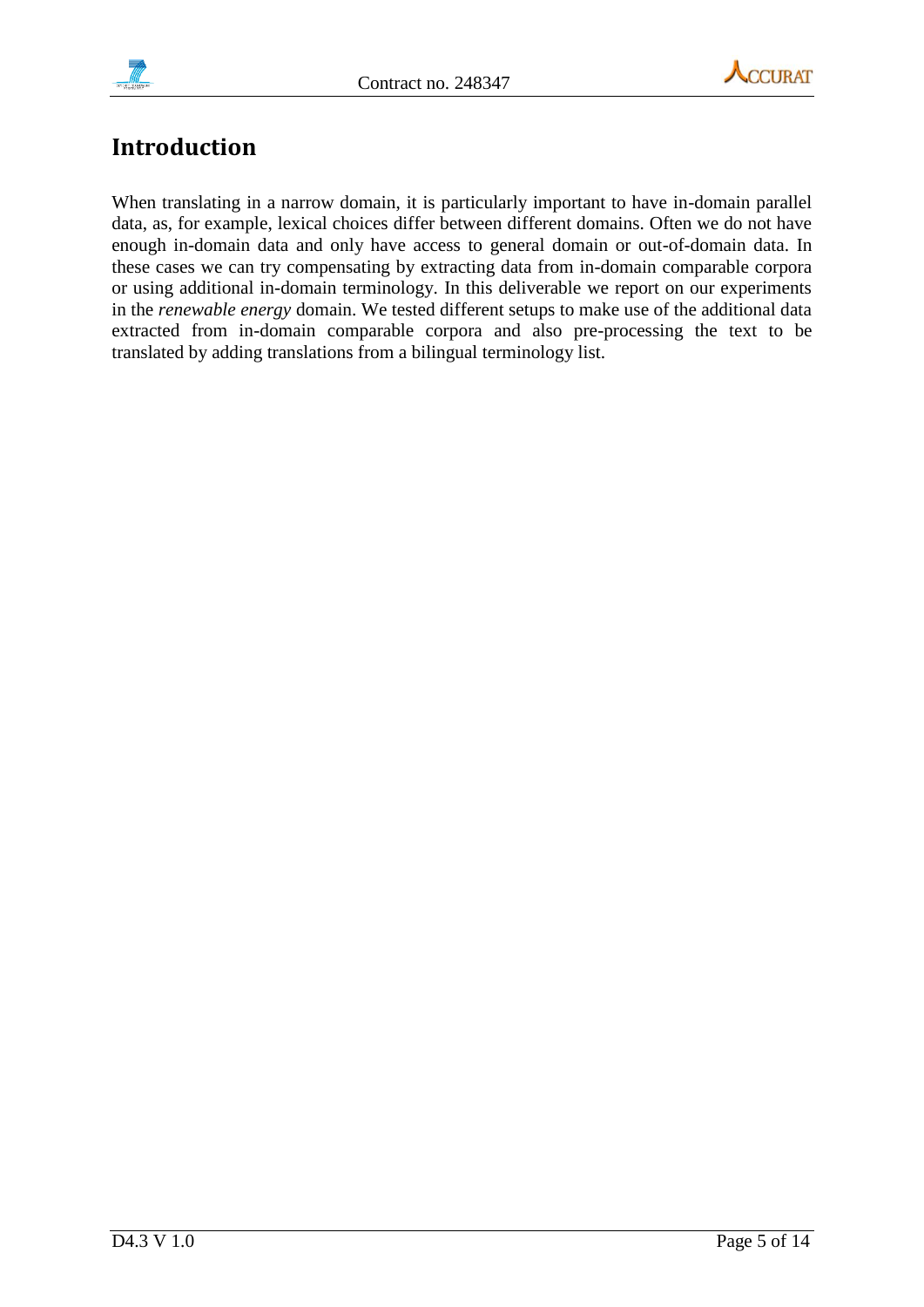



# <span id="page-5-0"></span>**1. Methodology**

In this section we describe how we adapt the baseline SMT systems to a narrow domain. We chose the *renewable energy* domain for our experiments, as partners were able to extract enough usable parallel data for this domain.

## <span id="page-5-1"></span>*1.1. Using Parallel Data Extracted from Comparable Corpora*

To make use of the extracted data, we again used the method of interpolating language models trained on the different corpora. This approach is described in detail in D4.2.

Similarly to adapting the general domain models, we train a language model on the target side part of the comparable corpus for the domain, which we then interpolate with the language model(s) trained on the baseline corpora. For the interpolation we use an in-domain development set. This ensures that the data from the in-domain language models gets the proper weighting.

<span id="page-5-2"></span>We add the extracted parallel data to the baseline corpora and retrain the translation model.

## *1.2. Factored Translation Models*

Phrase-based SMT only uses the surface forms to create the translation model. But especially when translating from or into a morphologically rich language such as Latvian, this creates problems. For instance, Latvian has two genders, two numbers and seven different cases for nouns, and as such the exact wordform might be unknown to our model, although we have seen the wordform before. Factored models try and fix this problem by using additional information about the surface forms, such as lemma or part of speech. The decoding step may then consist of several translation steps using different translation models.

## <span id="page-5-3"></span>*1.3. Using Terminology Data*

D2.3 reports the efforts of the consortium in extracting terminology and named entity data from the comparable corpora. We decided to also make use of this information.

One approach was to pre-process the test set with information from bilingual terminology lists. The source text is annotated with XML tags containing the matched terms from the list and a probability, which we take from the terminology lists.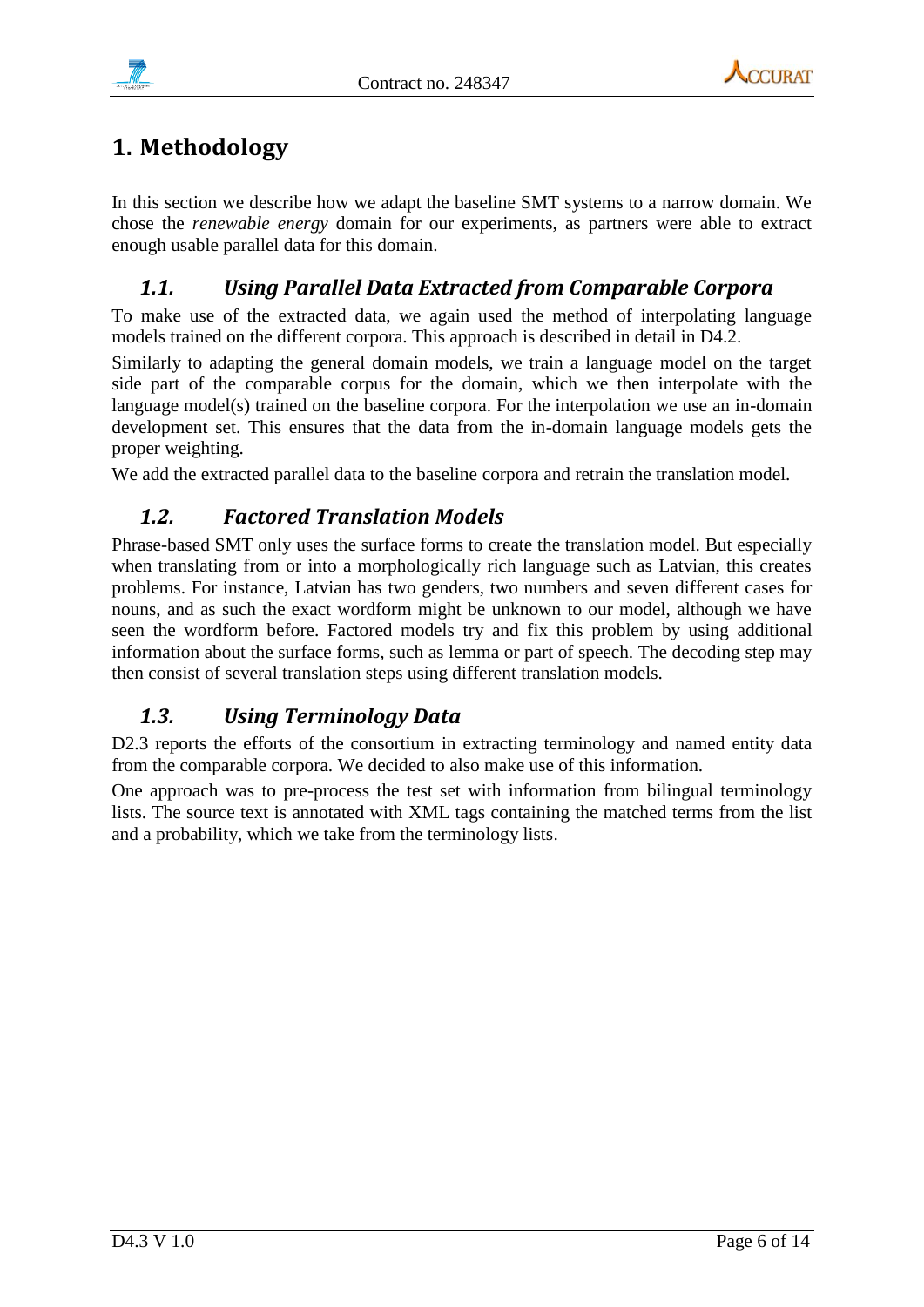



# <span id="page-6-0"></span>**2. Data**

The baseline systems are identical with those listed in D4.2. In this section we will discuss the comparable narrow-domain corpora and the extracted pseudo-parallel data as well as the terminology data.

#### <span id="page-6-1"></span>*2.1. Comparable Corpora*

[Table 2](#page-6-3) shows the data collected by ILSP for the renewable energy domain.

| <b>Language Pair</b> | Size (lines) |
|----------------------|--------------|
| Croatian             | 19,742       |
| Lithuanian           | 62,902       |
| Latvian              | 23,893       |
| Romanian             | 39,671       |
| English              | 607,816      |

<span id="page-6-3"></span>**Table 2. Statistics of comparable corpora in renewable energy domain.**

**After running the ACCURAT toolkit, we received the extracted corpora reported i[n](#page-6-4)**  [Table 3.](#page-6-4)

<span id="page-6-4"></span>**Table 3. Statistics about extracted corpora.**

| <b>Language Pair</b> | <b>Size (lines)</b> |
|----------------------|---------------------|
| Croatian-English     | 8,237               |
| Lithuanian-English   | 16,743              |
| Latvian-English      | 22,992              |
| Romanian-English     | 26,939              |

As the amount of extracted data is rather small, we again use the full comparable corpora to train the language model.

## <span id="page-6-2"></span>*2.2. Terminology Data*

The comparable corpora were also used to extract term lists including named entities. For this, each monolingual corpus was tagged using terminology tools. The terms in the monolingual corpora were then later mapped to each other, resulting in a bilingual term list (see D2.3 for details on this). [Table 4](#page-6-5) shows a few examples.

<span id="page-6-5"></span>**Table 4. Terminology examples.**

| Latvian   | <b>English</b> | <b>Probability</b> |  |
|-----------|----------------|--------------------|--|
| Pakistāna | Pakistan       | 0.6659115852190215 |  |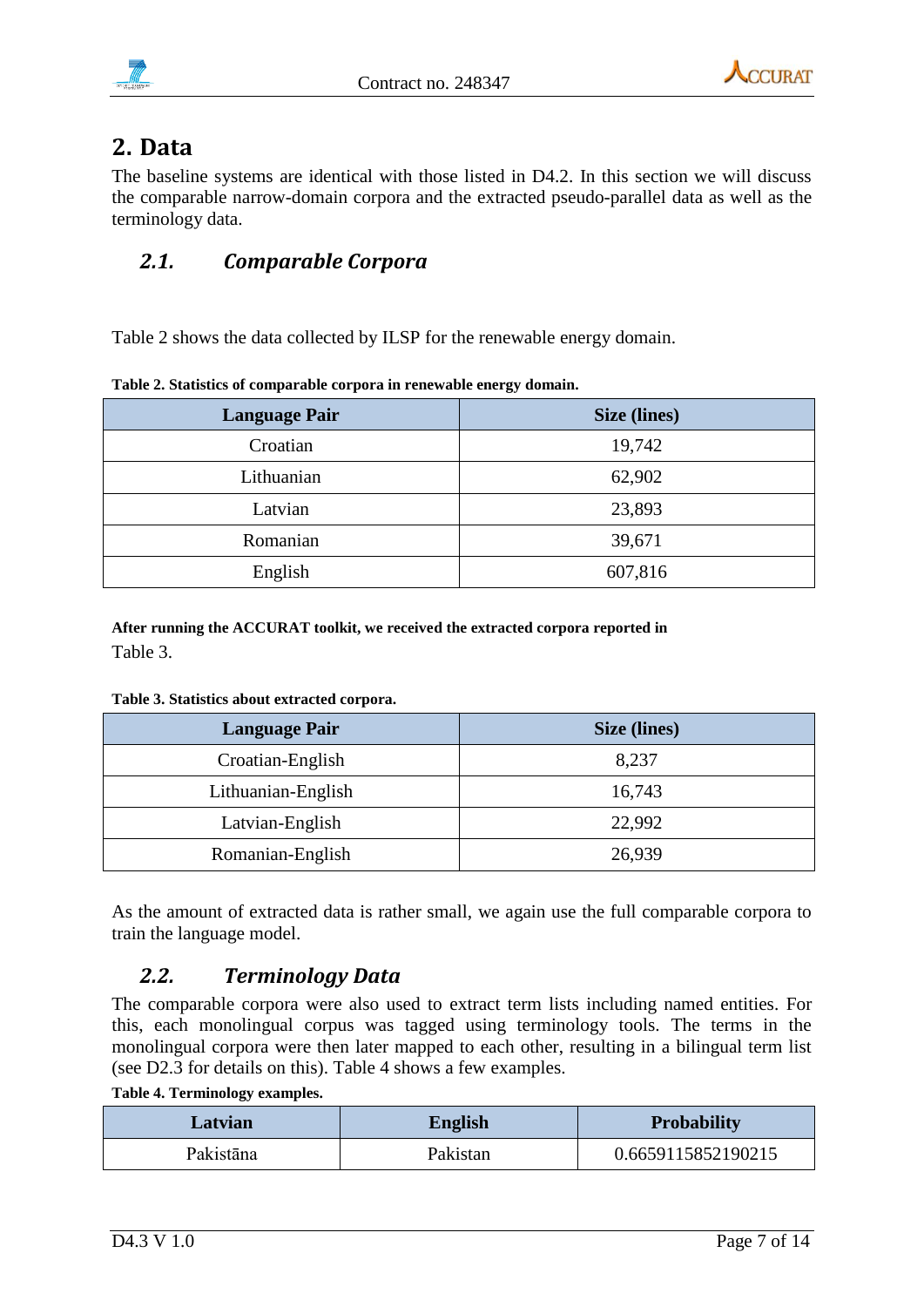



| Portugale | Portugal | 0.6659115852190215 |  |
|-----------|----------|--------------------|--|
| Portugale | Portugal | 0.6659115852190215 |  |

This terminology data can be used to add additional translation options to the input text, which can then be used during decoding, as described in Section [3.3.](#page-10-0)

In total, our bilingual term lists contain 1836 terms for English—Latvian.

Additionally to the bilingual lists, we also have monolingual lists concerning many more term entries: 245972 English terms and 77623 Latvian terms. These were used for the factored translation models as described in Section [1.2.](#page-5-2)

#### <span id="page-7-0"></span>*2.3. Factored Data*

To create the additional linguistic information for the factored translation models, we use a variety of tools. To get lemma and part of speech information for English, the TreeTagger was used. Terminology information was provided by the data given in Section [2.2.](#page-6-2) For Latvian, we used Tilde's Tagger Web Service based on a maximum entropy classifier<sup>1</sup>. The training corpora were tokenised, lemmatised, and morpho-syntactically tagged.

#### <span id="page-7-1"></span>*2.4. Development & Test Data*

[Table 5](#page-7-2) reports the amount of development and test data available for the *renewable energy* domain for the four language pairs investigated.

| <b>Language Pair</b> | <b>Development Set</b> | <b>Test Set</b> |
|----------------------|------------------------|-----------------|
| English-Croatian     | 500                    | 500             |
| English-Lithuanian   | 413                    | 500             |
| English-Latvian      | 526                    | 1000            |
| English-Romanian     | 500                    | 663             |

<span id="page-7-2"></span>**Table 5. Statistics about development and test sets.**

<u>.</u>

<sup>&</sup>lt;sup>1</sup> Pinnis, M., & Goba, K. (2011). Maximum Entropy Model for Disambiguation of Rich Morphological Tags. In C. Mahlow & M. Piotrowski (Eds.), *Proceedings of the 2nd International Workshop on Systems and Frameworks for Computational Morphology* (pp. 14-22). Zurich, Switzerland: Springer Berlin Heidelberg.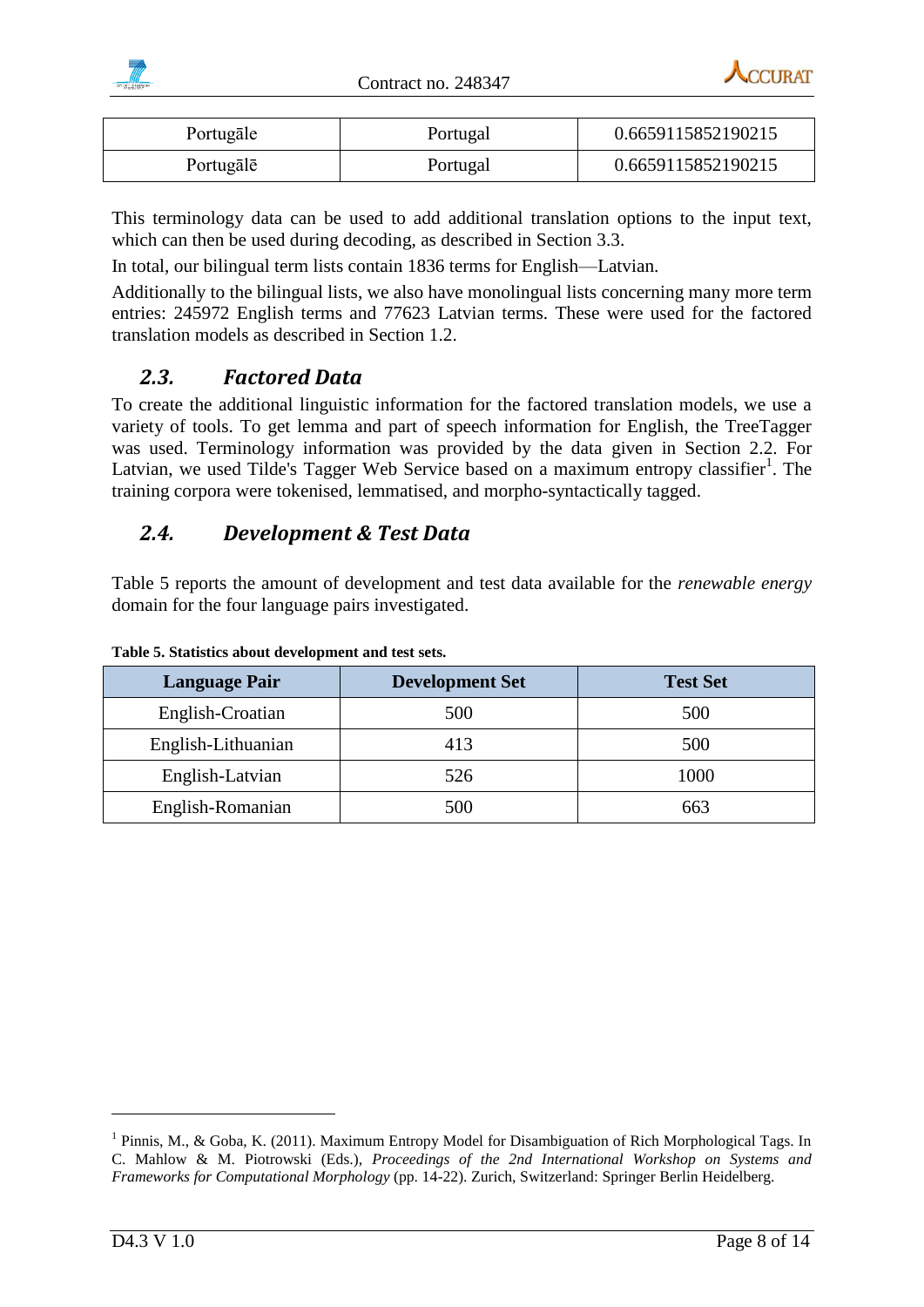



# <span id="page-8-0"></span>**3. Experiments**

We applied the approaches discussed in Section [1](#page-5-0) for the following four language pairs:

- $English \rightarrow$ Croatian
- $\bullet$  English $\rightarrow$ Lithuanian
- $\bullet$  English $\rightarrow$ Latvian
- $\bullet$  English $\rightarrow$ Romanian

#### <span id="page-8-2"></span>**Table 6. Statistics about training corpora.**

| <b>Language Pair</b>             | <b>Parallel</b><br>Corpora     | Size (lines) | <b>Monolingual</b><br>Corpora | Size (lines) |
|----------------------------------|--------------------------------|--------------|-------------------------------|--------------|
| English $\rightarrow$ Latvian    | DGT, JRC,<br>ILSP-RenEn        | 2,328,666    | JRC,<br>DGT,<br>ILSP-RenEn    | 2,329,567    |
| English $\rightarrow$ Lithuanian | DGT, JRC,<br><b>ILSP-RenEn</b> | 2,356,648    | JRC,<br>DGT,<br>ILSP-RenEn    | 2,402,807    |
| English $\rightarrow$ Croatian   | SETimes,<br>ILSP-RenEn         | 166,187      | SETimes, ILSP-<br>RenEn       | 177,692      |
| English $\rightarrow$ Romanian   | SETimes,<br>ILSP-RenEn         | 198,512      | SETimes, ILSP-<br>RenEn       | 211,244      |

In [Table 6](#page-8-2) we see the total amount of training data available for each language pair. We have two language pairs of each "under-resourced" category: English->Latvian and English $\rightarrow$ Lithuanian have a large resource with the DGT/JRC corpus based on Acquis Communautaire, but it is heavily domain-dependent, namely of the legislation/law domain. The SETimes corpus, which forms the basis for English $\rightarrow$ Croatian and English $\rightarrow$ Romanian, is in the general domain (news text), but it is fairly small. In the following we describe the experiments: Section [3.1](#page-8-1) reports the results when using the interpolated language model setup for all languages. The following two sections only deal with English $\rightarrow$ Latvian: in Section [3.2](#page-9-0) we discuss the factored models and in Section [3.3](#page-10-0) we use the terminology data via XML preprocessing.

## <span id="page-8-1"></span>*3.1. Interpolated Language Models*

| <b>Language Pair</b>             | <b>Baseline</b> | <b>Interpolated LM</b> |  |  |
|----------------------------------|-----------------|------------------------|--|--|
| English $\rightarrow$ Croatian   | 11.81           | $14.08 (+2.27)$        |  |  |
| $English \rightarrow Lithuanian$ | 10.60           | $42.44 (+31.84)$       |  |  |
| English $\rightarrow$ Latvian    | 17.76           | $18.79 (+1.03)$        |  |  |
| English $\rightarrow$ Romanian   | 13.48           | $16.52 (+3.04)$        |  |  |

<span id="page-8-3"></span>**Table 7. BLEU scores for interpolated LM experiments.**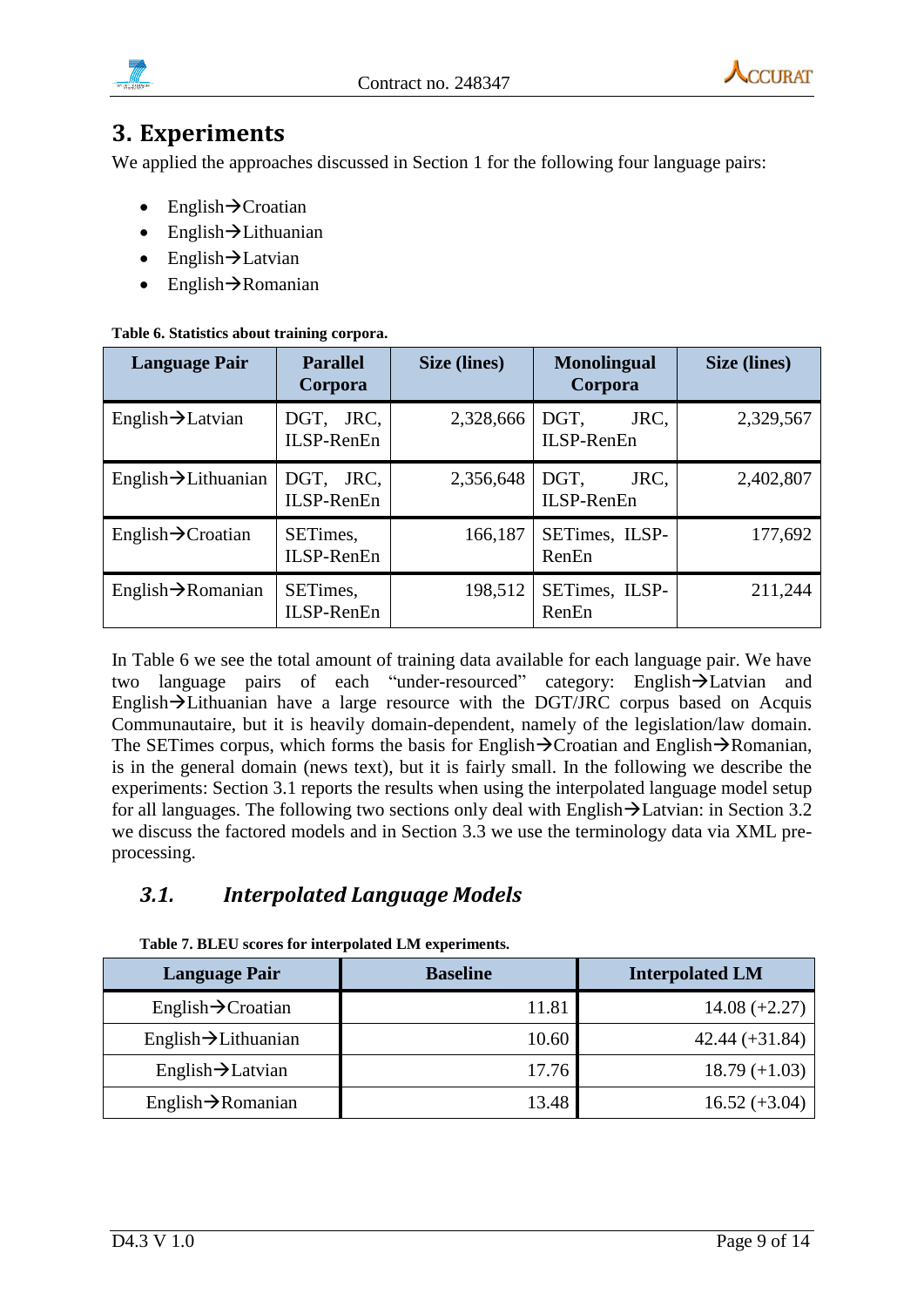

[Table 7](#page-8-3) reports the BLEU scores for the interpolated language models, where we see improvements for all language pairs. We observe the largest gain in BLEU score for English $\rightarrow$ Lithuanian using DGT/JRC. Here the narrow domain corpus has the biggest impact. For English $\rightarrow$ Romanian, the improvement is still significant, although not quite as high.

To examine the difference in improvement, we calculated the amount of OOV (out of vocabulary) words for the baseline and enriched systems, i.e. we calculated how many tokens in the test set do not appear in the training corpus and thus cannot be translated properly. We do this for both the source text and the reference translation, as we also need to know if our model could calculate the appropriate translation. By adding additional data we hope to cover more of the tokens unknown to the baseline systems. The goal is to decrease the OOV count for both source text (we have translations for hitherto unknown words) and reference (the appropriate translations are also featured in the training corpus, so our model could create the proper entry in the phrase table).

Here we also have to take into account the different domains of the baseline corpora: legislation in the case of DGT/JRC, and news text for the SETimes corpus. [Table 8](#page-9-1) gives the exact numbers in percentages of unknown tokens/types. Tokens are all unknown tokens in total over the test set, whereas type only counts unique tokens.

| <b>Language Pair</b>             |                 | <b>Baseline</b>  |                 | <b>Interpolated LM</b> |
|----------------------------------|-----------------|------------------|-----------------|------------------------|
|                                  | <b>Source</b>   | <b>Reference</b> | <b>Source</b>   | <b>Reference</b>       |
| English $\rightarrow$ Croatian   | 11.5% / 3.4%    | 18.3% / 8.6%     | $9.4\% / 2.5\%$ | 10.8% / 4.3%           |
| English $\rightarrow$ Lithuanian | $1.6\% / 0.7\%$ | $2.7\% / 0.9\%$  | $0.9\% / 0.1\%$ | $1.3\% / 0.4\%$        |
| English $\rightarrow$ Latvian    | 4% / 0.8%       | $4.9\% / 1.3\%$  | $2.7\% / 0.3\%$ | $3.5\% / 0.8\%$        |
| English $\rightarrow$ Romanian   | $8.0\%$ / 2.1%  | 23.0% / 12.9%    | $3.9\% / 0.7\%$ | 14.7% / 5.2%           |

<span id="page-9-1"></span>**Table 8. Statistics about Out Of Vocabulary words in test set (given as token/type).**

We see for English $\rightarrow$ Croatian the highest OOV rate for the source language. Whereas the rate drops significantly for the other three language pairs, the additional data only adds 1% of previously unknown source words. Although we obverse the similar rate of decrease concerning the target language for all language pairs, we cannot match up the added target tokens to the source tokens.

For English $\rightarrow$ Latvian, we observe a huge increase in translation quality, which we explain by the reduction of unknown source words. Only 0.1% of unknown types remain, less than 1% of the entire input text. At the same time, the amount of unknown target tokens is reduced in a similar fashion, so that we assume that the additional data, although it is smaller than e.g. the data for English $\rightarrow$ Latvian, adds exactly the phrases which we need to achieve a correct translation.

## <span id="page-9-0"></span>*3.2. Factored Models*

To make better use of the additional term information, we also used factored models. In this type of model, tokens are not only represented by their surface form, but additional (linguistic) information is added, such as lemma and part of speech. We only applied this approach for one language pair, English $\rightarrow$ Latvian.

We tested three setups, which we will call *term*, *lemma* and *ling* according to the type of factors they use. [Table 9](#page-10-1) gives the details of all setups.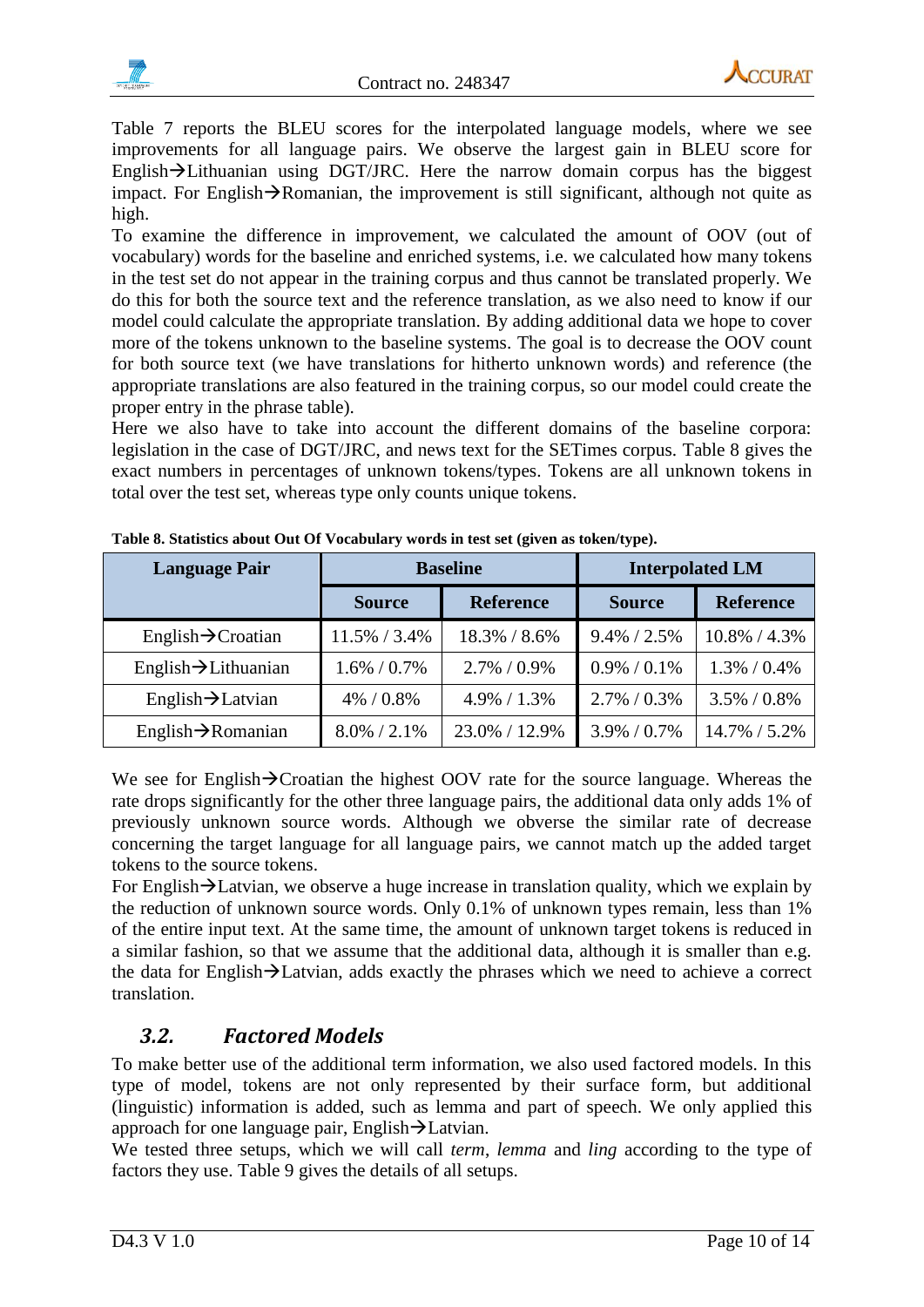

| <b>Type</b>         | term | lemma | ling |
|---------------------|------|-------|------|
| <b>Surface Form</b> | Yes  | Yes   | Yes  |
| Lemma               | No   | Yes   | Yes  |
| Part of Speech      | No   | Yes   | Yes  |
| Morphology          | No   | No    | No   |
| Term                | Yes  | Nο    | Yes  |

<span id="page-10-1"></span>**Table 9. Information used in factored models.**

In these models, the phrase table is trained on the factored input corpus and no further adjustments are made. The three setups we tried differ in the type and amount of information we used. In *term*, we translate the source surface form and source term information into the target surface form. The *lemma* model only uses the lemma and part of speech information, whereas the *ling* model maps the lemma, part of speech and term information of the source side to the target surface forms.

Wetested our setups on English $\rightarrow$ Latvian.

<span id="page-10-2"></span>[Table](#page-10-2) 10 reports the results.

#### **Table 10. BLEU scores for experiments with factored models.**

| <b>System</b> | <b>BLEU</b>    |
|---------------|----------------|
| baseline      | 17.76          |
| term          | $11.76(-7.00)$ |
| lemma         | $11.91(-6.85)$ |
| ling          | $11.72(-7.04)$ |

We see a lot of degradation for the simple models. This is also due to data sparseness as adding factors to the input text reduces the frequency of the individual token consisting of  $factor_1$ *|factor*<sub>2</sub>*|...|factor<sub>n</sub>.* 

#### <span id="page-10-0"></span>*3.3. Terminology Data*

Using the data described in Section [2.2,](#page-6-2) we can use an XML format to annotate our test set with the translation options we find in the bilingual terminology lists.

We will illustrate this using the examples from [Table 4](#page-6-5) for Pakistan and Portugal. For example, for the input phrase Pakistan, we create the following new token in the source text:

<xml translation=" Pakistāna" prob="0.6659115852190215">Pakistan</xml>

This token then replaces the original Pakistan in the source text, e.g.:

The name Pakistan literally means " Land of ( the ) Pure " in Urdu and Persian . becomes: The name  $\langle x$ ml translation=" Pakistāna" prob="0.6659115852190215">Pakistan</xml> literally means " Land of ( the ) Pure " in Urdu and Persian .

We can also use this format to annotate several possible translations, for example for Portugal: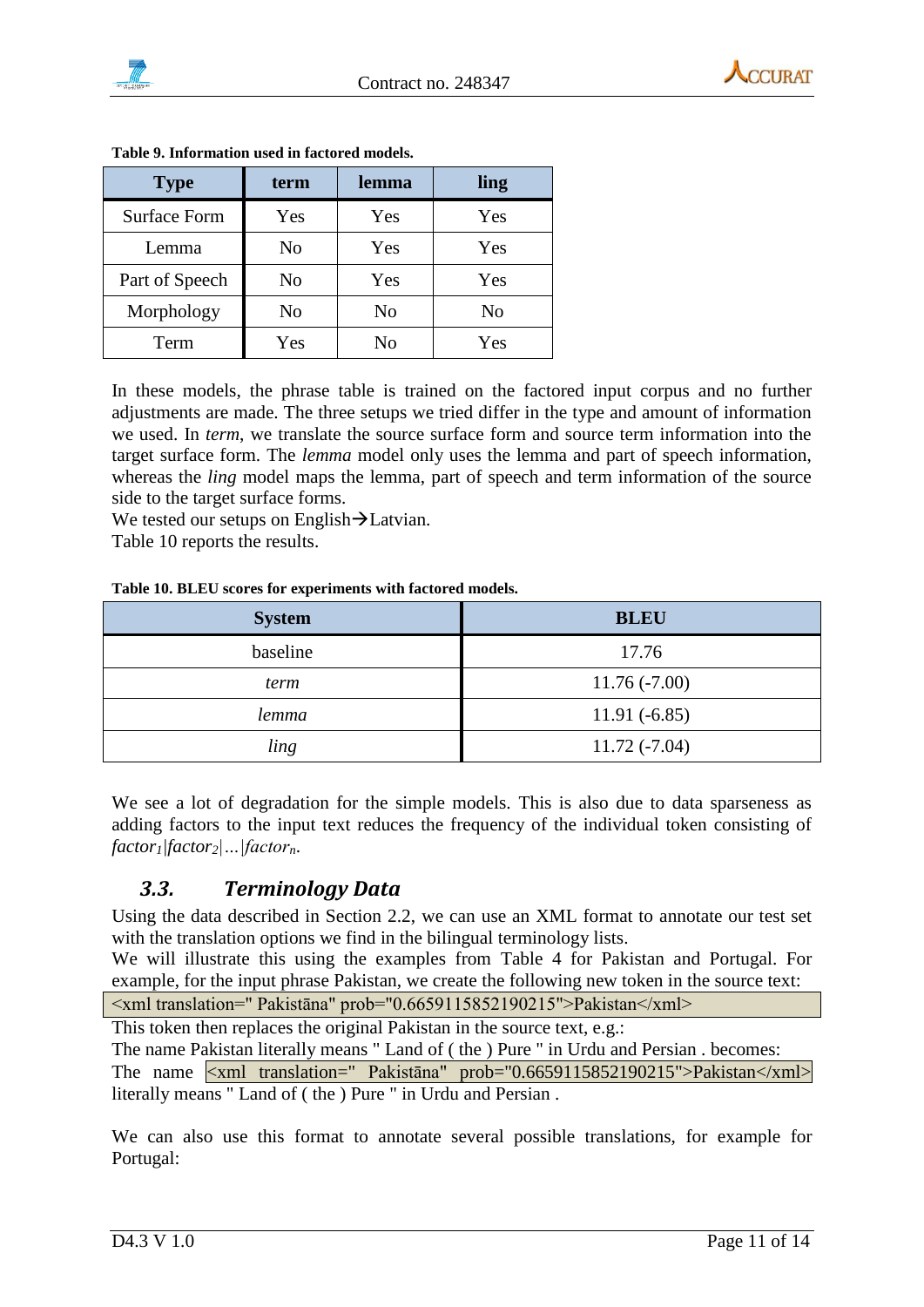

#### <xml translation=" Portugāle|| Portugālē" prob="0.6659115852190215||0.6659115852190215">Portugal</xml>

The Moses SMT decoder allows us two options to use the XML: in the exclusive mode, only the given translations in the XML format are considered. When using the inclusive flag, these translation options will compete with the entries from the phrase table during decoding. [Table](#page-11-0) 11 lists the results for all experiments with this preprocessing for English $\rightarrow$ Latvian. The best results for each model have been marked in bold.

| <b>XML Option</b> | <b>Baseline</b> | <b>Interpolated LM</b> |
|-------------------|-----------------|------------------------|
| No XML            | 17.76           | 18.79 $(+1.03)$        |
| XML inclusive     | 16.90           | $18.25 (+1.35)$        |
| XML exclusive     | 14.40           | $15.41 (+1.01)$        |

<span id="page-11-0"></span>

| Table 11. BLEU scores for XML preprocessing experiments for English > Latvian. |  |  |
|--------------------------------------------------------------------------------|--|--|
|--------------------------------------------------------------------------------|--|--|

The terminology lists don't help either model. Here we see that the XML processing turns out to be too restrictive and that the SMT model itself already retains important phrase information from the corpora.

One reason for the degradation could be that not all appropriate translation options were included in the terminology list, as it was rather small with not even 2,000 entries.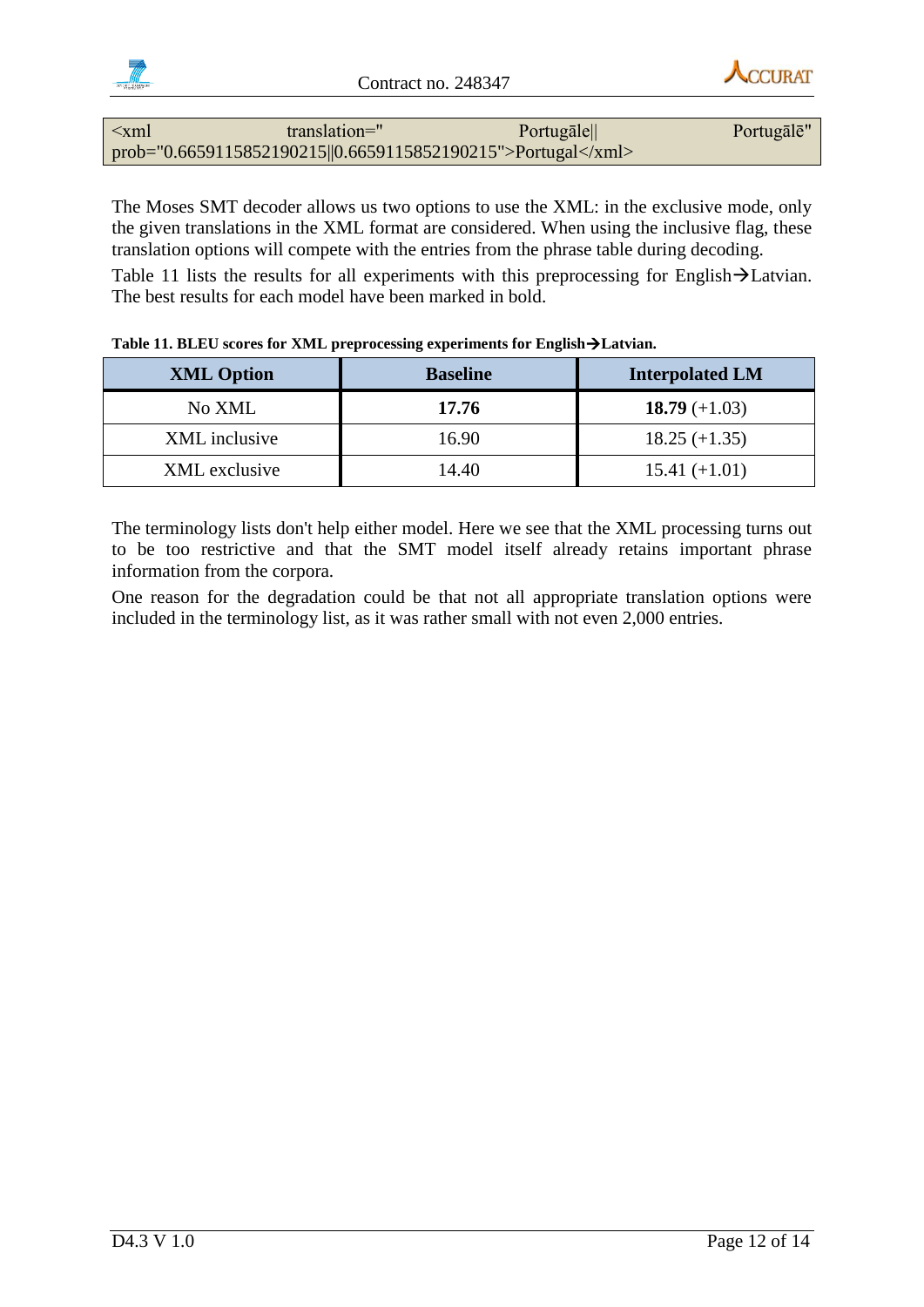





# <span id="page-12-0"></span>**4. Conclusions**

In this deliverable we reported the results of our experiments on the *renewable energy* domain. We see that interpolating language models achieve an increase in translation quality for the language pairs we investigated.

When using a bilingual terminology database, we need to take into account the quality and size of these terms. The terminology lists used in our experiments did not offer sufficient information to achieve a gain as illustrated by the difference between the XML exclusive and the no XML set up. By restricting ourselves to the terms contained in our bilingual list, we lose more than 3 BLEU points for each model.

#### **As we can see from the evaluation of the factored models in**

[Table 10](#page-10-2) using factors requires a lot of data to avoid data sparseness problems. A solution to avoid degradations could be to use generation models, for example, one could translate the source lemma to the target lemma and then generate the wordform by using the lemma and an additionally generated morphological analysis.